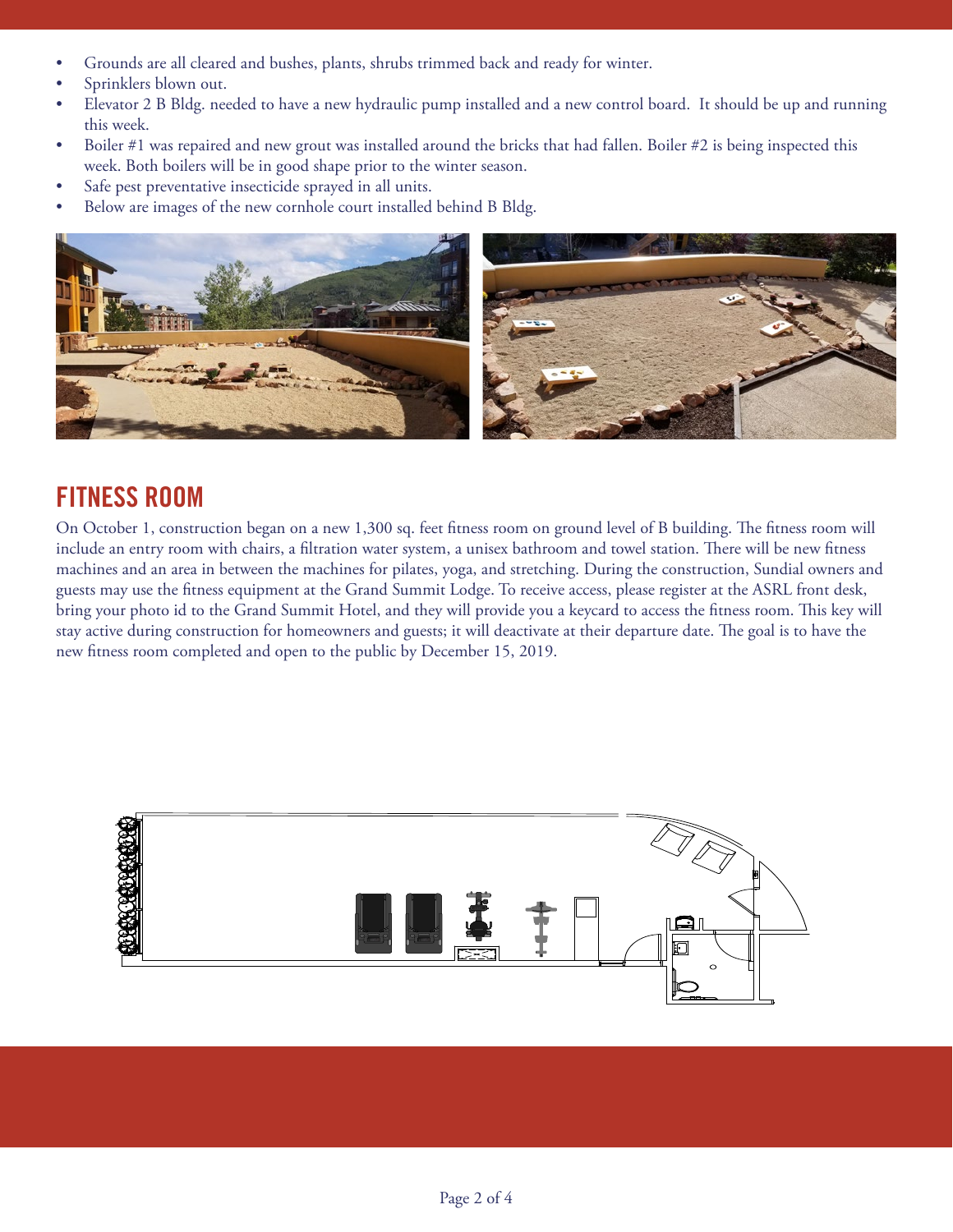## **BOARD OF DIRECTORS**

Congratulation to Brad Iverson and Richard Schwartz as new Board members. The appointed positions are:

Heather Worrall, President Howard Scher, Vice President Brad Iverson, Treasurer Richard Schwartz, Secretary

## **BBQ NOT PERMITTED ON BALCONIES**

This regulation ensures safety and health to all guests and homeowners. Natural gas, propane, charcoal, electric and wood burning grills and fire pits are prohibited within the units or on the common or limited common decks to each unit, due to potential fire and smoke risks, and recommendation from the common insurance carrier.

## **DIRECT TV**

A new 2 year Direct TV contract was signed, that includes a splash page when you turn on your TV, that welcomes you to Sundial and advertises PCMR events. The guide will only display channels that are active. Channels that are not active won't be listed.

## **RIDE SHARE**

#### **CANYONS VILLAGE CONNECT WILL BE BACK FOR YEAR 2!**

CVMA is excited to provide Canyons Village Connect to our members, guests and employees throughout the 2019-20 winter season. From November 22, 2019 – April 12, 2020 (Park City Mountain's opening day – closing day), this complimentary, on-demand ride service will be available within Canyons Village at Park City Mountain. This winter service is app-based and available in the App Store or Google Play. Search "Canyons Village Connect" for details, service areas and to request rides

#### **RIDE ON PARK CITY**

Park City Municipal Corporation, in a joint public/private partnership with Canyons Village Management Association (CVMA), Deer Valley Resort and Park City Mountain, is launching Ride On Park City, a mobile and web-based platform that focuses on reducing single occupancy vehicle trips. The platform, slated to launch in December 2019, creates a system of rewards and information for travel behavior that benefits the community's transportation and environmental goals.

## **ON THE MOUNTAIN EVENTS**

#### **TIS THE YEAR FOR AN EPIC SEASON!**

- **• Friday, November 22:** [Park City Mountain Resort Opening Day](https://www.parkcitymountain.com/explore-the-resort/during-your-stay/event-detail-page.aspx?id=%7b10fe706d-4650-4279-a094-4c14f94ac1c9%7d&sd=11%2F22%2F2019&ed=04%2F12%2F2020) Celebrations includes: DJ, first chair t-shirts, banner breaking at Payday lift, complimentary doughnuts & hot cocoa, games and more.
- **• Thursday, November 28:** [Thanksgiving Harvest Buffet at the Grand Summit](https://cvma.com/events/event/thanksgiving-harvest-buffet/) After spending the day as a family on the slopes, enjoy a delicious Thanksgiving Harvest Buffet at the Grand Summit Hotel. \$74 Adults; \$63 seniors; \$39 Children ages 6-14; Kids 5 and under FREE. Reservations are available every half hour, call 435.615.8040. Hours: 11:30 am – 6:30 pm
- **• Friday, November 29**: [Holiday Tree Lighting Ceremony in Canyons Village](https://www.parkcitymountain.com/explore-the-resort/during-your-stay/event-detail-page.aspx?id=%7bcec07736-225b-4be1-bc7d-e06f49d888b1%7d&sd=11%2F22%2F2019&ed=04%2F12%2F2020) Start your holiday season with this family-friendly complimentary celebration! Photos with Santa, live Holiday musical performance, complimentary hot cocoa bar, Holiday crafts and souvenir Park City Mountain ornaments.